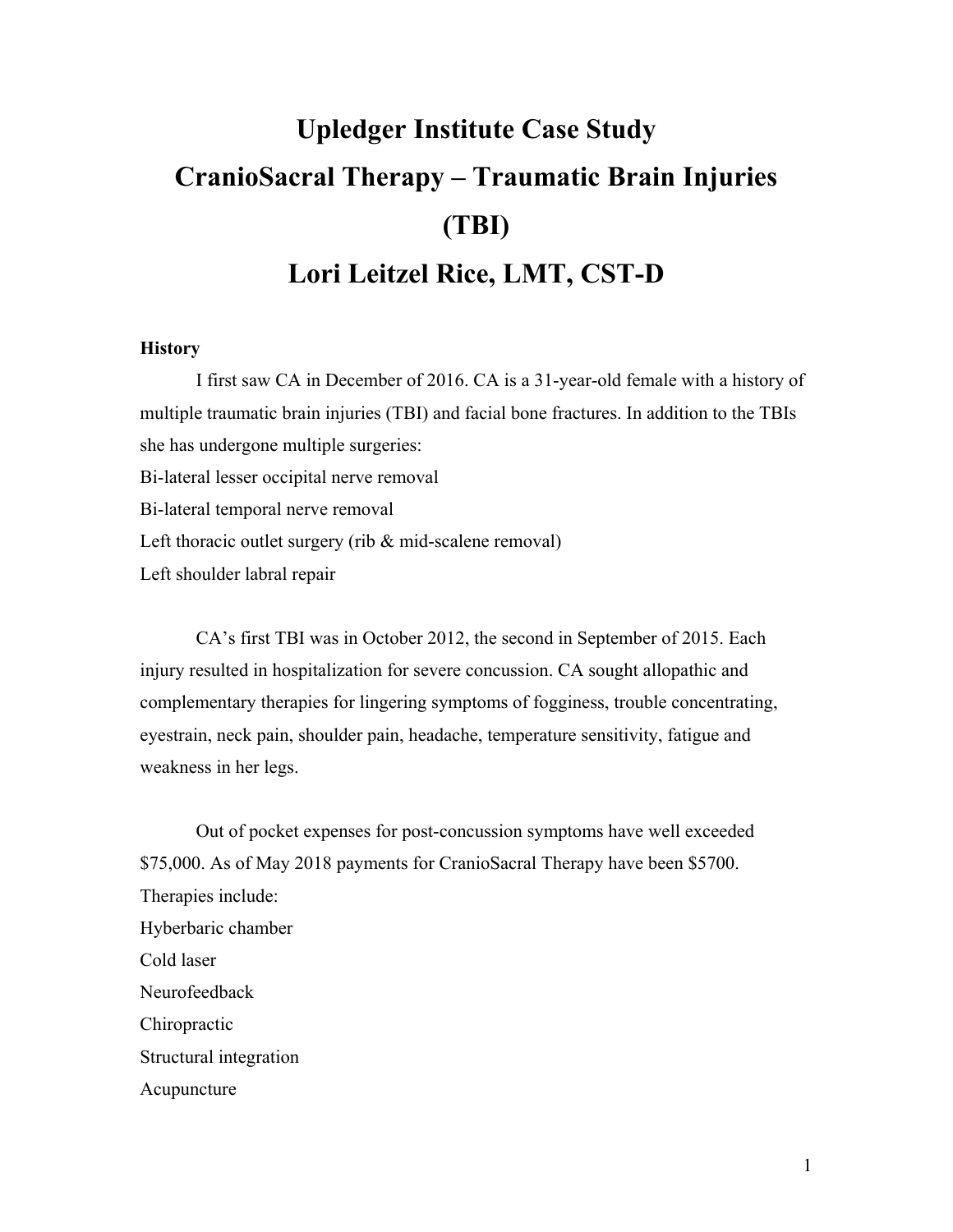Trauma counseling/EMDR Neurosurgery Vision therapy

## **Evaluation**

I evaluated the CranioSacral Rhythm (CSR), arced for energy cysts and assessed for fascial and dural restrictions.

## **Findings**

 -Reduced amplitude of the CSR on the left side, asymmetrical rhythm in the cranium, overall good quality and rate.

 -Energy cysts left occiput, left maxilla, posterior/inferior to left eye orbit, left clavical

-Facilitated segments @ C-3, T-4

-General hypertonicity, fascial tightness @left neck/shoulder

-Occipital cranial base (OCB) compression

-Sphenoid lesions, right sidebend, right torsion

-Maxilla left shear, left torsion

-Vomer left torsion, left shear

# **Treatment**

 I used all the components of the "10-step protocol" during the course of treating CA. The "10-step" includes diaphragm releases, sacral techniques, balancing cranial bones, direction of energy, induction of stillpoints, mobilizing the dural tube, and decompressing the temporomandibular joint, TMJ. Particular attention was needed to release and balance the thoracic inlet, OCB and the sphenobasilar joint. I treated facilitated segments. Several sessions included balancing the hyoid muscles and working with the hard palate and zygoma. We addressed and dissipated energy cysts and engaged in some SomatoEmotional Release, SER, dialog.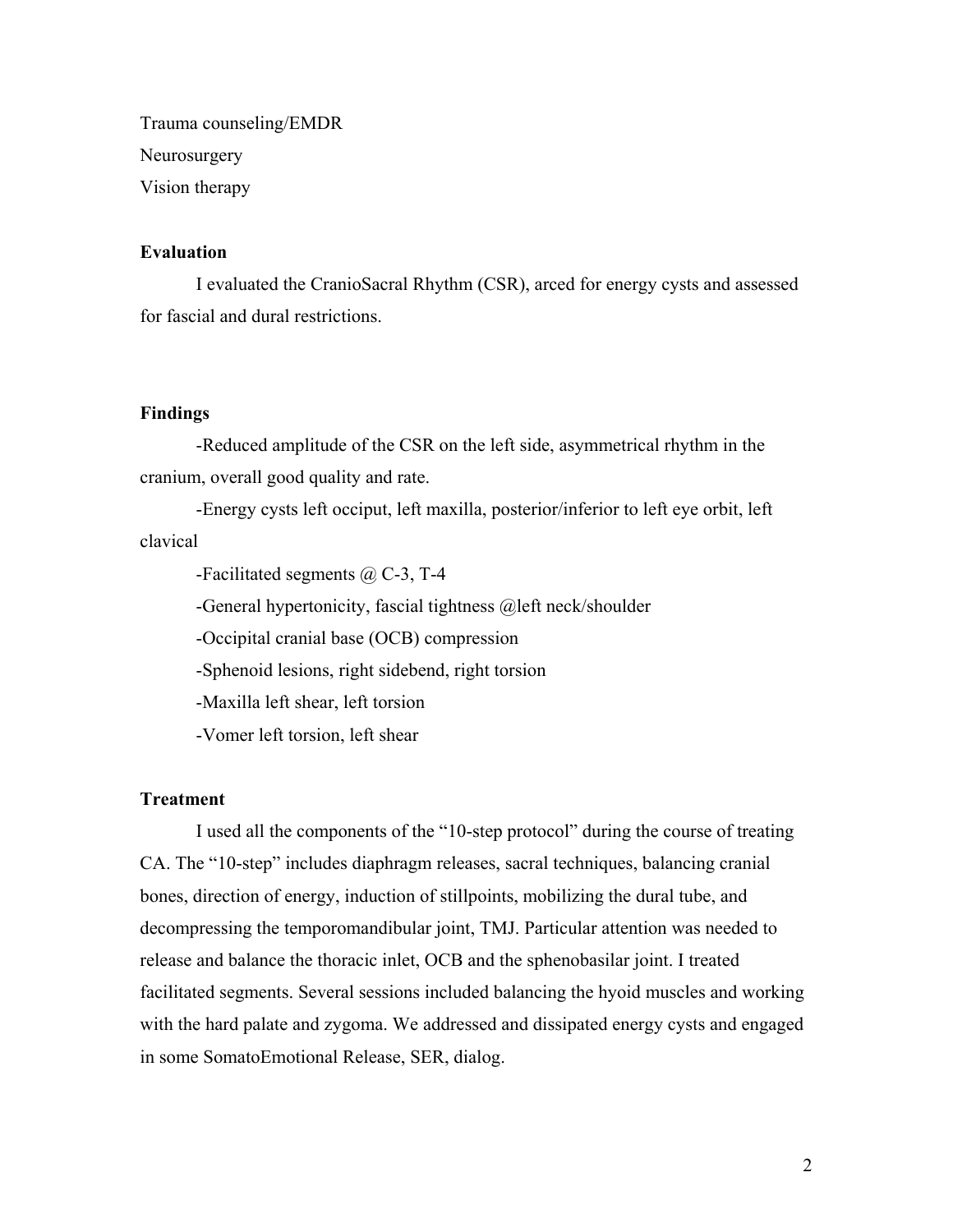I have studied Tad Wanveer's glial cell work and have used that elegant work with CA on several occasions. The glial cell work included assuring the blood and cerebral spinal fluid, CSF, drainage pathways were all open, listening in through the extracellular space, perivascular space, microglia and ventricles.

#### **Results**

 As a CranioSacral Therapist I have the distinct honor of helping to alleviate my clients' suffering. We decompress compressed structures, balance membrane tension, increase fluid exchange, dissipate energy cysts, improve mobility and listen to the body's inner wisdom. The validation that the work is working often comes through a client reporting that they feel better. The breath, the sigh the smile of ease returning to their system is the confirmation that we are making progress. Occasionally there's measurably improved vision or a reduction in the need for pain medication that might signal that something in the system actually did change. It isn't often we get before and after CST brain scans.

 I treated CA with CST for 10 sessions beginning at the end of 2016 and into early 2017. She reported her pain was lessened, had improved concentration, less eyestrain, improved reading comprehension. CST was making a difference in her quality of life. Then in March of 2017 CA was in a bicycle accident. She suffered a zygomatic arch and left anterior maxillary wall fracture, left pterygoid and inferior left orbital wall fracture with intraventricular hemorrhage as well as an ulna fracture.

 Although a discouraging turn of events to be sure, CA experienced less pain and had more clarity after the injury than she expected given her previous injuries. Certainly this was a different injury but perhaps she also had a more resilient system.

 CA got the ok from the attending physician to receive CST. She was out of state when the injury occurred but we were able to arrange for her to see one of my colleagues before her flight home. I treated her four more times before she was able to get a followup appointment with a neurologist. Since she had several brain scans, QEEGs, while she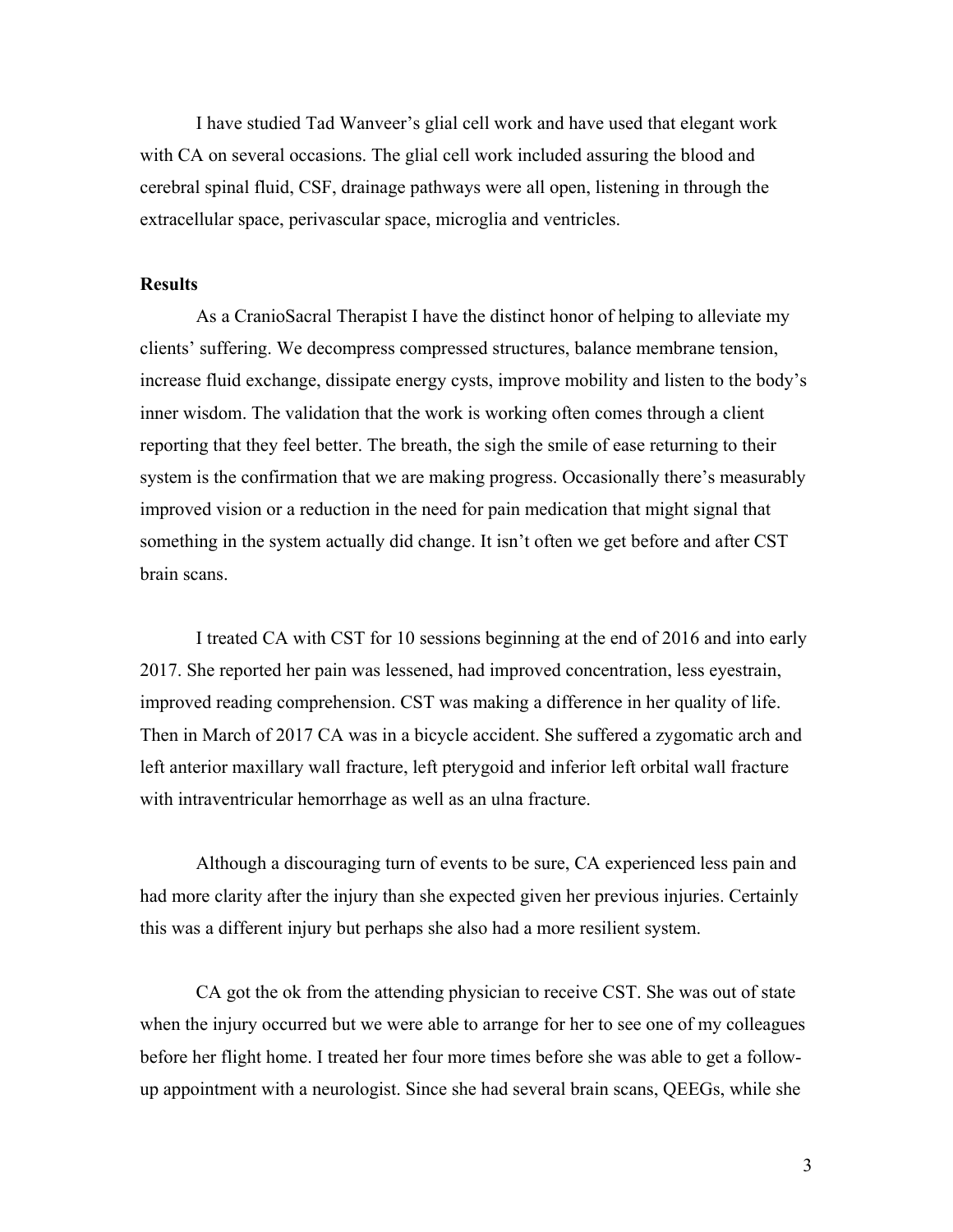was being treated with neurofeedback throughout 2015-16, the neurologist ordered another QEEG so they would be able to compare it to the scans from before the latest injury. QEEG (Quantitative Electroencephalogram) is a diagnostic tool, which measures electrical activity in the form of brainwave patterns.

I have excerpted a couple striking images from the client's QEEGs.



 There are stark differences even just glancing at the pre-CST scans from 2016 and the scans after 15 CranioSacral sessions in 2017. If we look at the images using the simple metaphor of weather radar, green being gentle rain and red indicating severe storms, the contrast becomes even more palpable.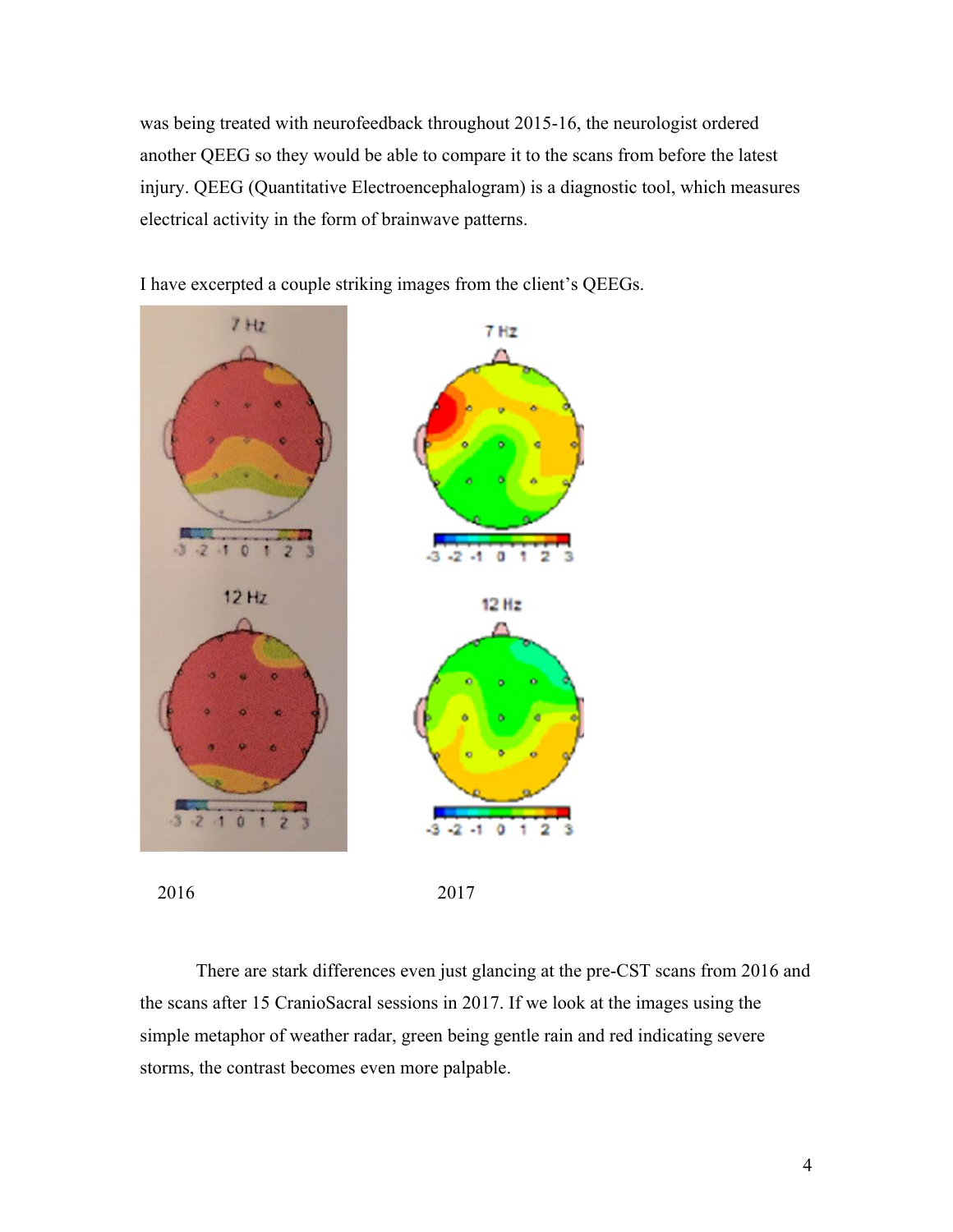These scans were taken after 323 Neurofeedback sessions 6/24/16 before receiving any CranioSacral Therapy, CST.